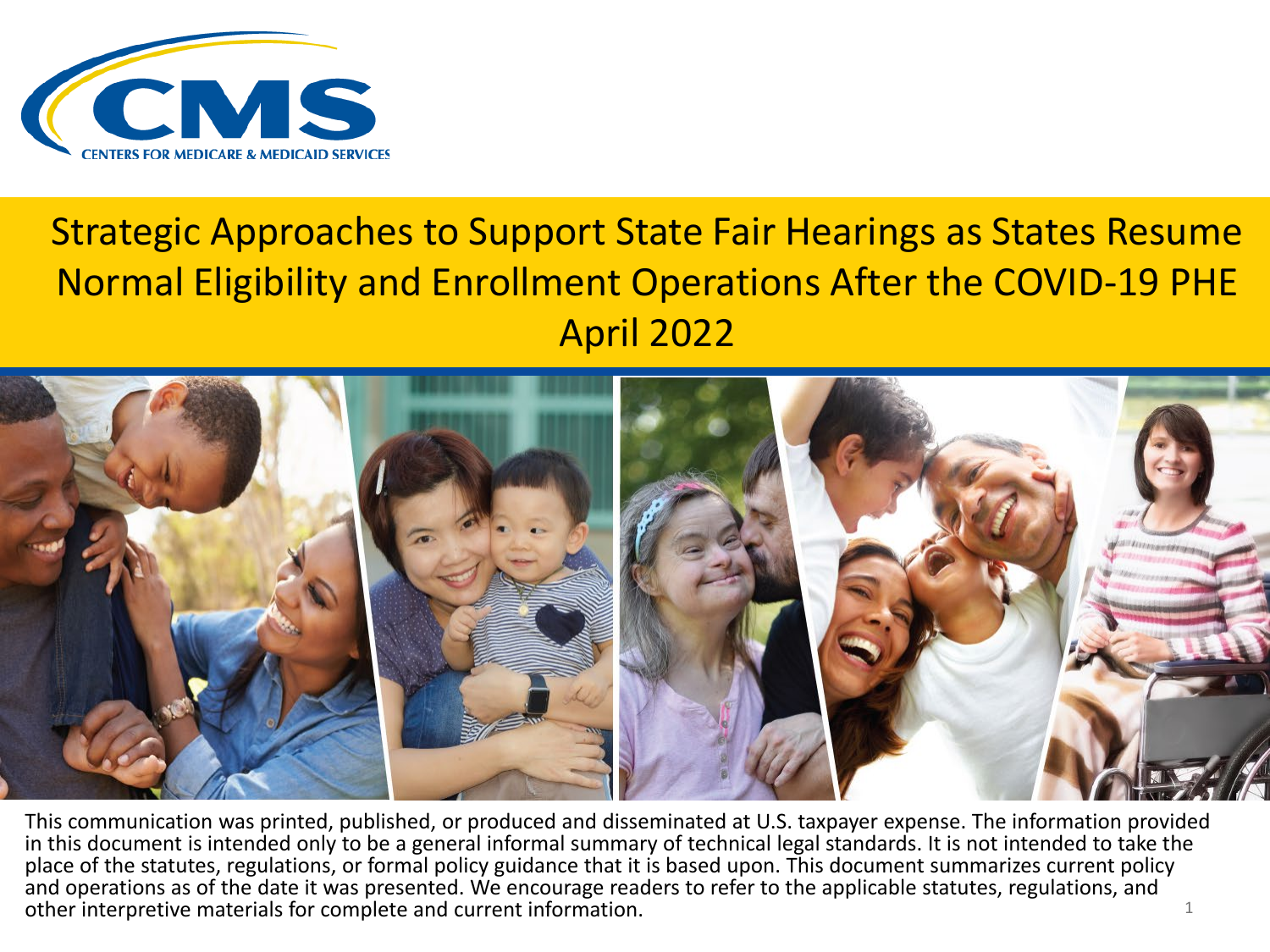#### **Table of Contents**

- Background
- How to use this resource
- Key strategies to address increased fair hearing volume
- Resources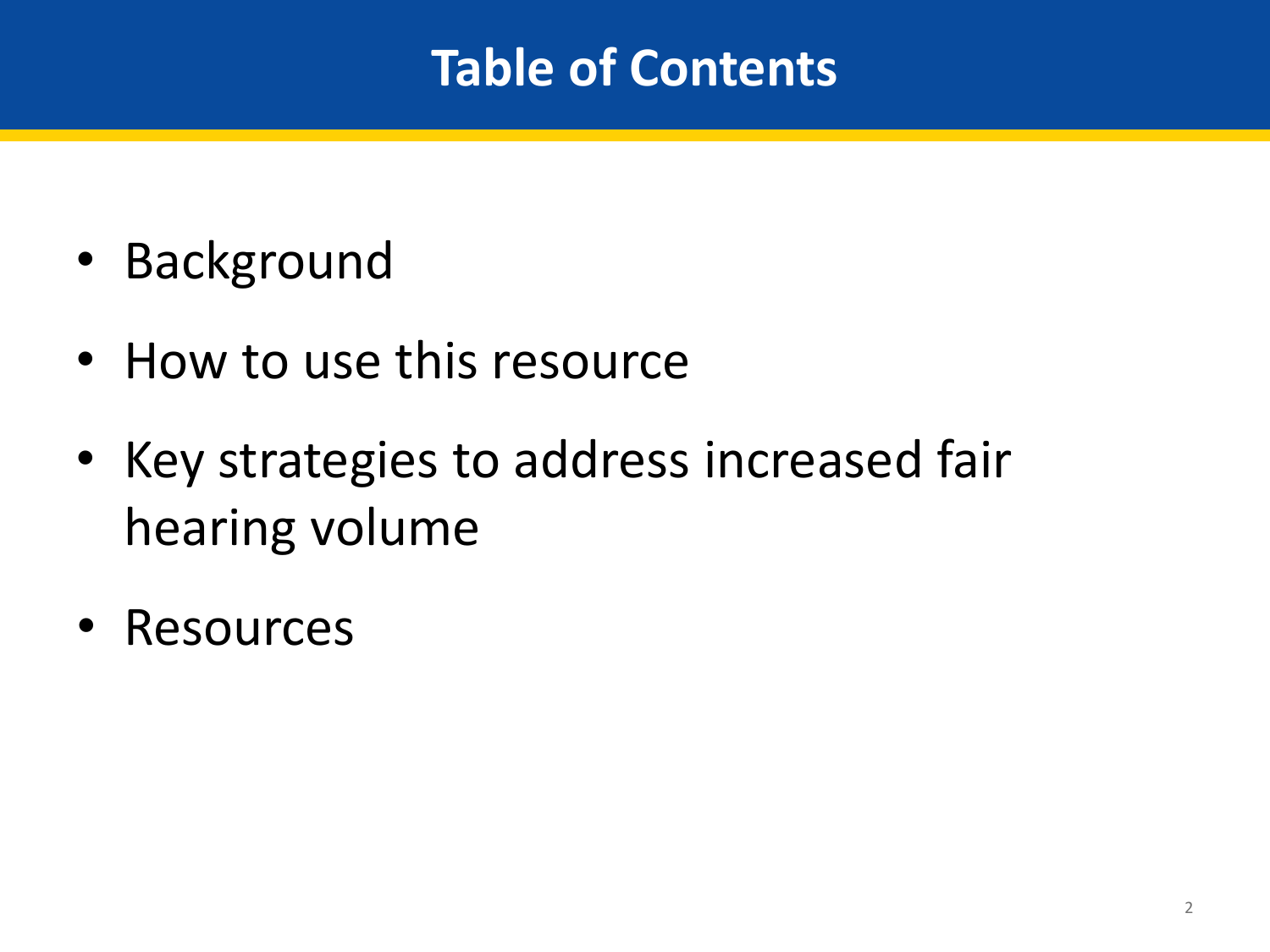#### **Background: COVID-19 PHE**

- The COVID-19 outbreak and implementation of federal policies to address the resulting public health emergency (PHE) have disrupted routine Medicaid and Children's Health Insurance Program (CHIP) eligibility and enrollment operations.
- Medicaid and CHIP program enrollment has grown by 20 percent since February 2020 and, as of September 2021, nearly 85 million individuals were enrolled.
- This growth in enrollment is mostly due to the continuous enrollment condition that states implemented as a condition of receiving a temporary 6.2 percentage point federal medical assistance percentage (FMAP) increase under section 6008 of the Families First Coronavirus Response Act (FFCRA).
- When the continuous enrollment condition ends, states will have a 12-month unwinding period to *initiate* all renewals and other outstanding eligibility actions, and an additional two months to *complete* all pending actions initiated during the 12-month unwinding period.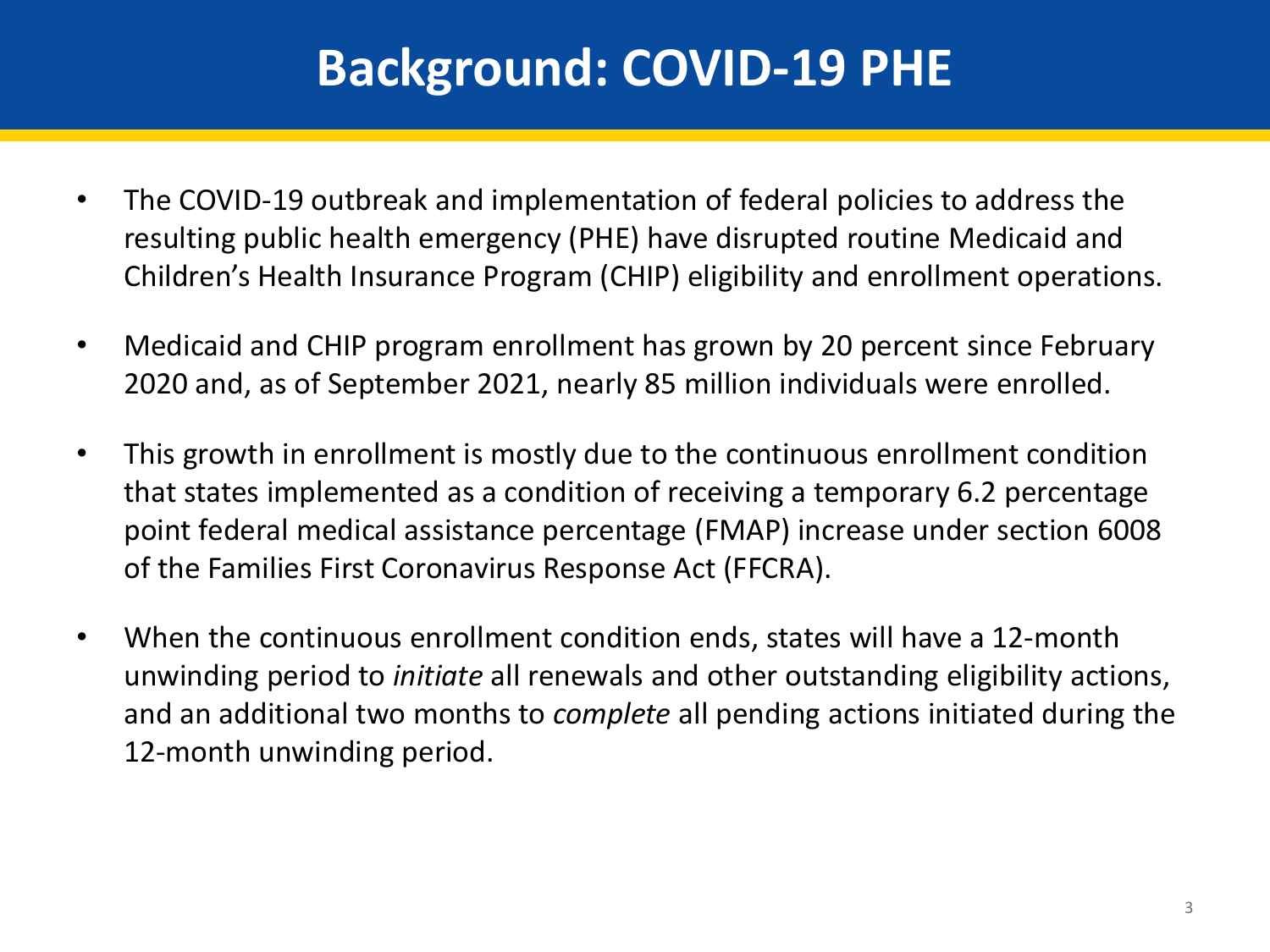# **Increased Fair Hearing Request Volume: The Context**

- As states resume processing renewals and other eligibility actions, they may experience an increase in fair hearing volume which challenges their ability to process fair hearings timely.
- Generally, states are required to take final administrative action on a fair hearing request within 90 days of receipt of the request (42 C.F.R. § 431.244(f)(1)), while states must take final administrative action on expedited fair hearings "as expeditiously as possible" (42 C.F.R. § 431.244(f)(3)).
- During the PHE, a number of states were granted a regulatory concurrence that allowed a state to take more than 90 days to take final administrative action on Medicaid fair hearing requests due to an emergency beyond the state's control.
- When the continuous enrollment condition ends, states are expected to resume timely processing of fair hearing requests.
- This deck provides steps states can take to assess their fair hearing process and capacity in preparation for the increased volume of requests, and outlines strategies states can use to address the anticipated fair hearing volume.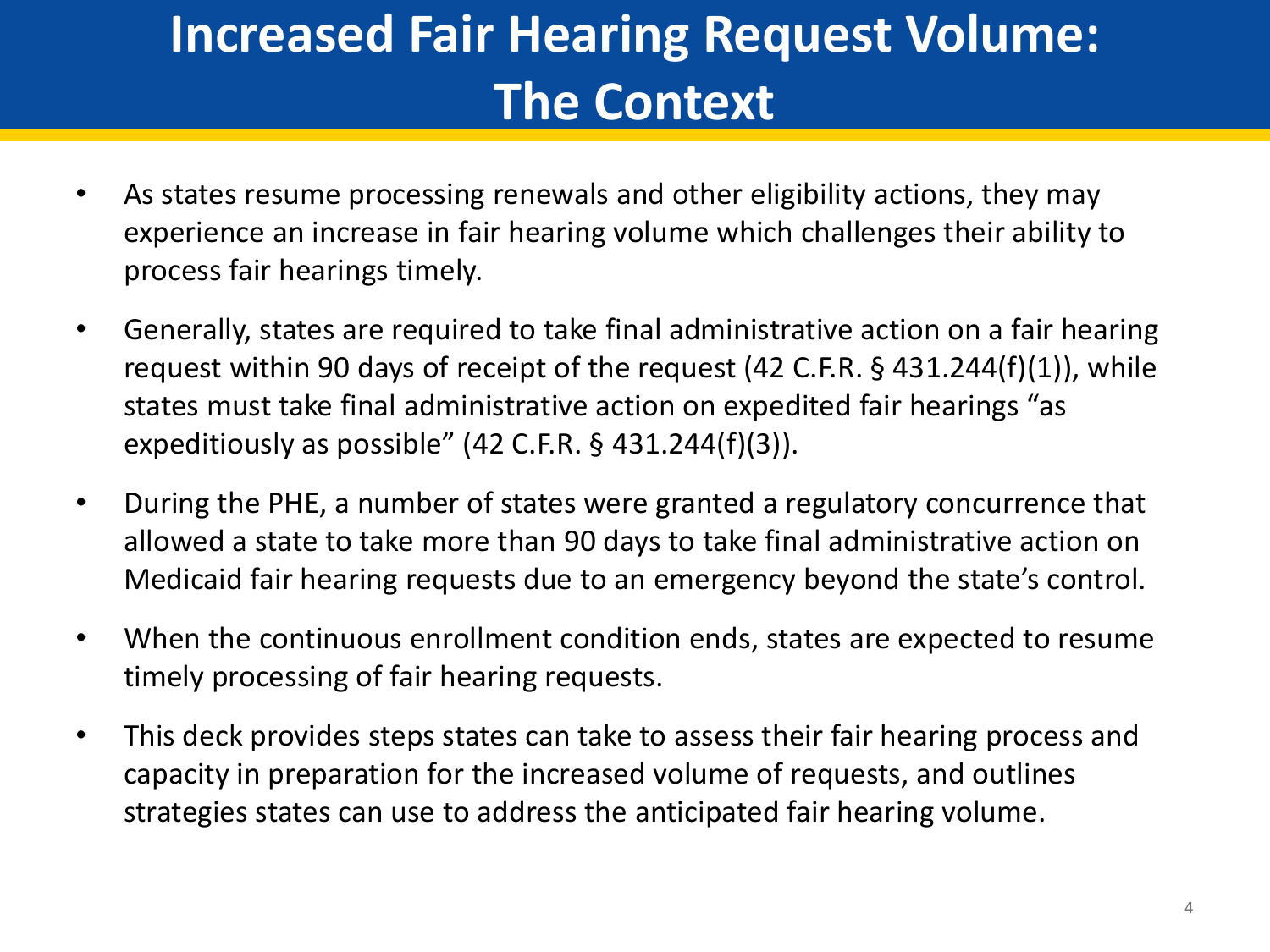#### **How to Use This Resource**

- States may want to use this resource by utilizing following steps:
	- **Step 1**: Assess the fair hearing process and capacity (slide 6)
	- **Step 2**: Review strategies to address anticipated fair hearing volume:
		- Strategic redeployment of state resources (slide 7-8)
		- Expanding informal resolution processes (slide 9)
		- Streamlining fair hearing processes and operations (slides 10-11)
		- Engaging internal and external stakeholders (slide 12)
	- **Step 3**: If a state anticipates needing longer timeframes to process fair hearing requests, consider requesting the authority to implement a mitigation strategy using section 1902(e)(14)(A) authority (slide 13)
- Each strategy contains several options for states to consider. States can decide which strategies and options to tailor to their unique structures and circumstances to best enable their capacity to respond to the anticipated increased fair hearing volume.
- States can also leverage additional resources for fair hearing requirements and tools (slide  $14$ ).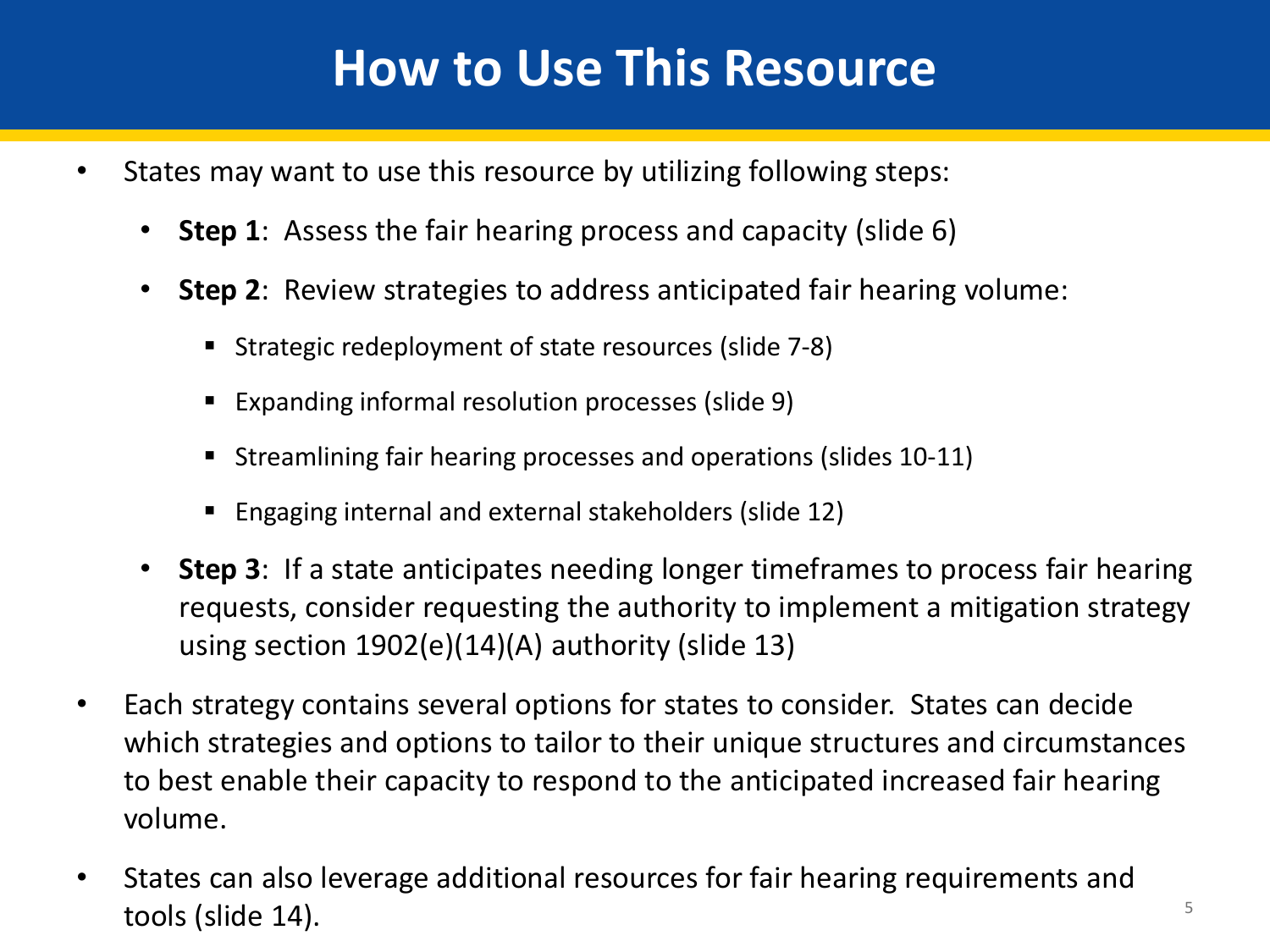#### **Step 1: Assess Fair Hearing Process and Capacity**

- **Assess** the state's ability to process fair hearing requests timely.
	- States can use the "Eligibility and Enrollment Pending Actions Resolution Planning Tool" to assist in assessing anticipated fair hearing volume, capacity, and current process (see link on side 14).
- **Create a process map** to assess and look for ways to streamline current processes and operations (e.g., intake of fair hearing requests, scheduling):
	- Outline current steps and entities/staff involved in the hearing process: draw out an appellant's appeal process, from denial or other adverse action to final administrative action, and all steps along the way. A software mapping tool may be helpful.
	- For each stage of the process, identify the timeframe to completion and contingencies, barriers, or bottlenecks that could affect whether the next step can be reached timely.
	- Sketch out a possible future process, incorporating any new strategies, staff responsibilities, or innovations to address anticipated barriers and mitigate challenges with timely processing of fair hearing requests.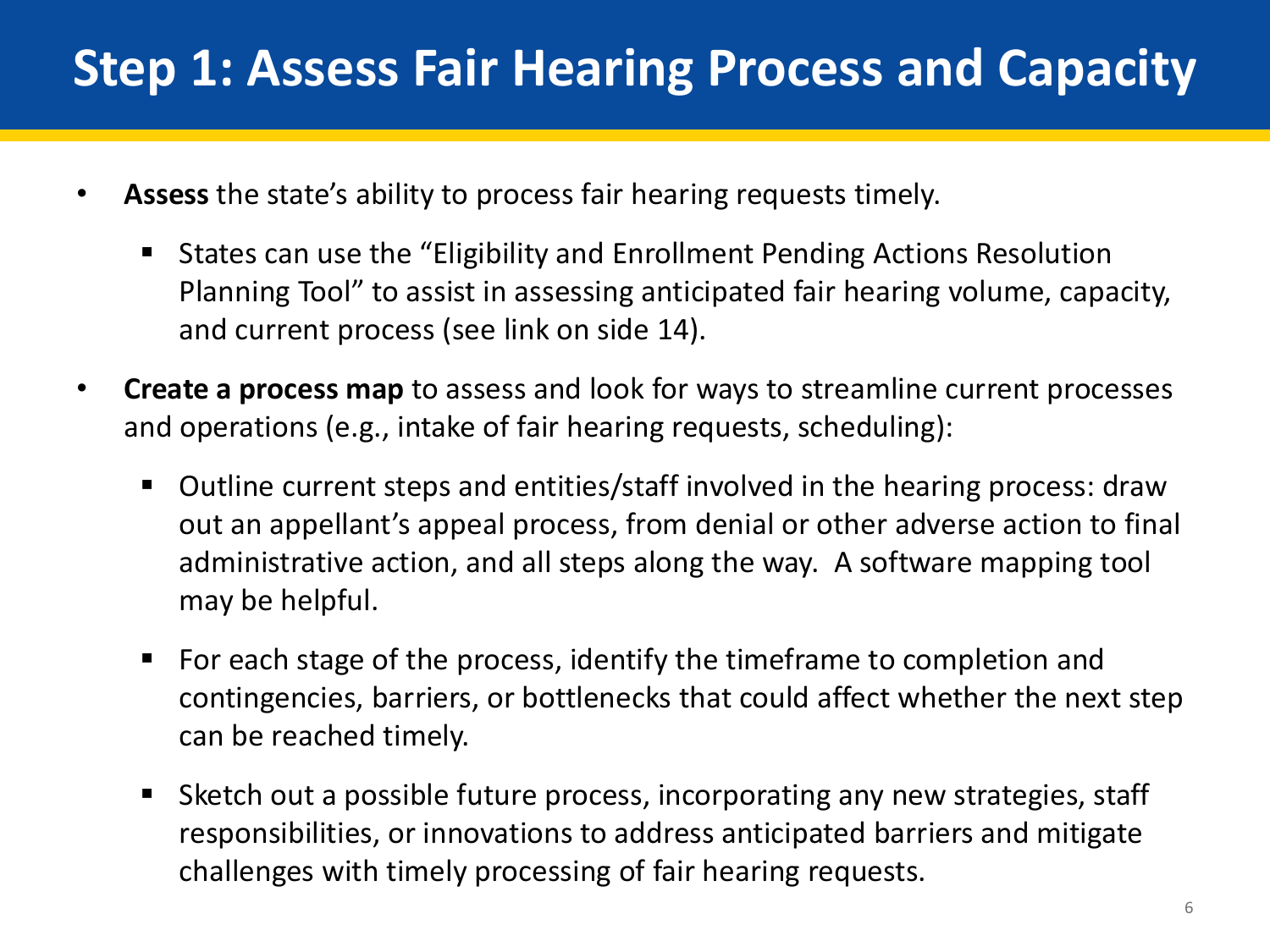### **Step 2: Review Strategies – Strategic Redeployment of State Resources**

Determine if a **strategic redeployment of state resources** could help address capacity issues identified in the state's self-assessment

- **Adjust staffing** by redistributing current staff duties, detailing state staff to Medicaid or administrative hearing agency, or repurposing fair hearing resources used for different programs at sister agencies to increase capacity.
- **Use hearing officers** to conduct and issue hearing decisions, if currently using administrative law judges (ALJs).
- **Leverage contractors** to the fullest extent possible, or consider temporary contract modifications to shift or increase capacity. (See chart on slide 8 for more information about permissible use of contractors.)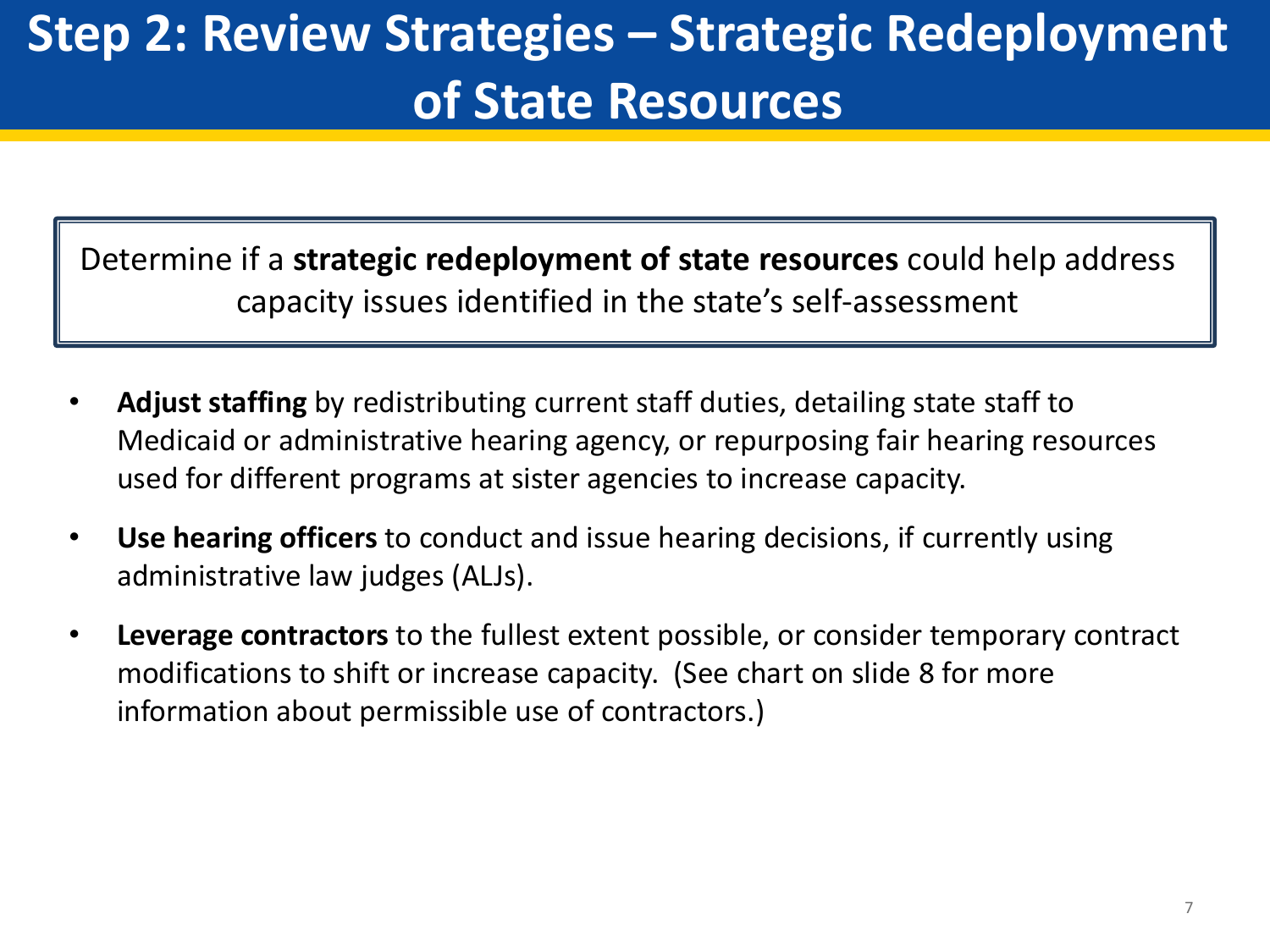# **Step 2: Review Strategies – Strategic Redeployment of State Resources (Continued)**

Consider **leveraging contractor resources** to assist with increased fair hearing volume

States can use contractors to support the administrative functions of the fair hearing process that do not require discretion but must use employees of a government agency which maintain personnel standards on a merit basis for fair hearing functions that require discretion. See examples below.

| <b>Contractor Support Functions</b>                                     | <b>Government Agency Staff Functions</b>                                                 |
|-------------------------------------------------------------------------|------------------------------------------------------------------------------------------|
| Intake of fair hearing requests                                         | <b>Conduct Fair Hearings</b>                                                             |
| Follow-up on requests (e.g., calling to collect<br>missing information) | <b>Evaluate Evidence</b>                                                                 |
| Schedule fair hearings                                                  | Develop, write, and issue fair hearing decisions                                         |
| Evidence collection and management                                      | Any other function involving discretion (e.g.,<br>evaluating expedited hearing requests) |
| Send fair hearing-related notices                                       | (Left blank intentionally)                                                               |
| Technology (e.g., teleconference support)                               | (Left blank intentionally)                                                               |
| Other administrative tasks                                              | (Left blank intentionally)                                                               |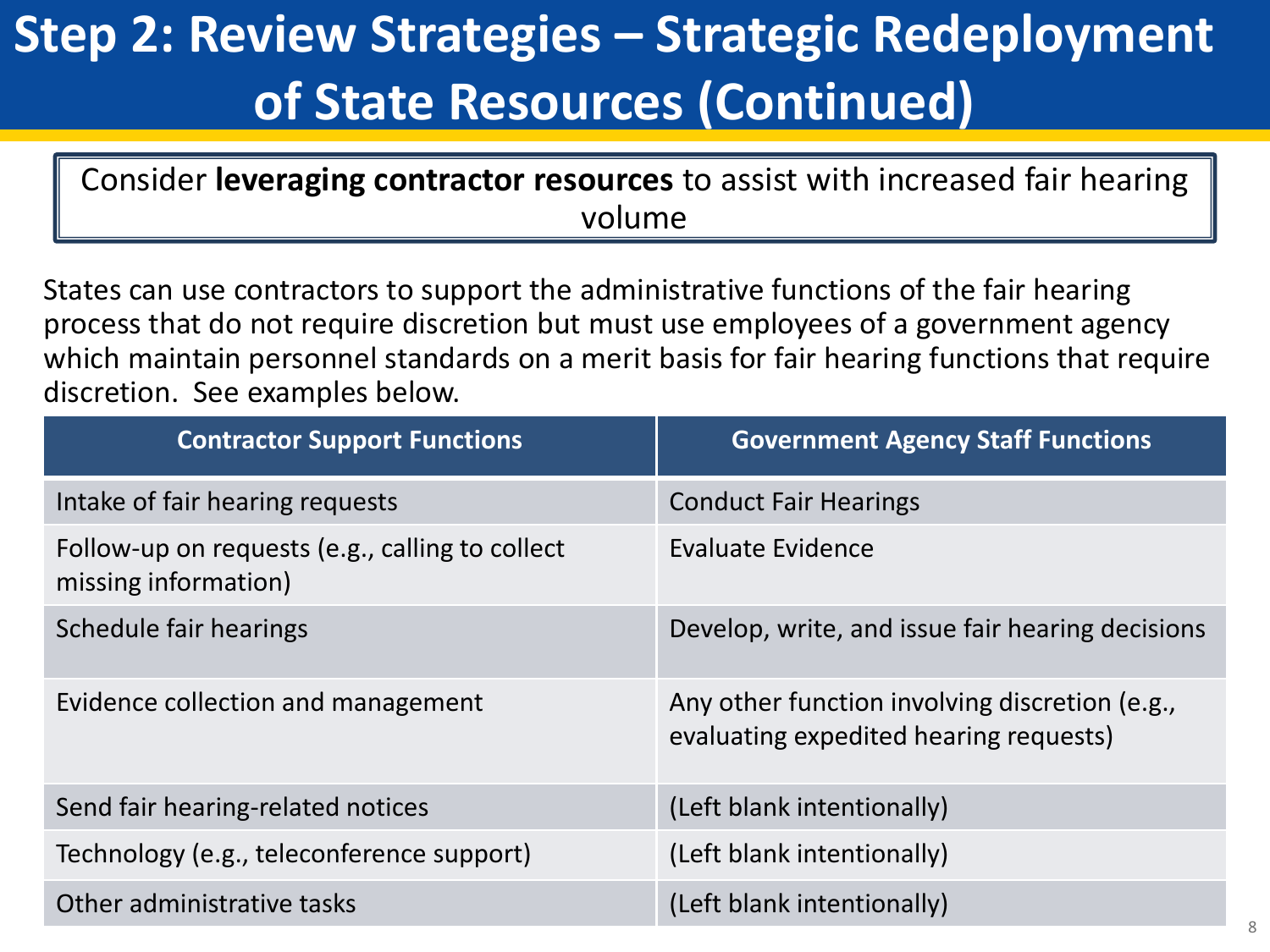#### **Step 2: Review Strategies – Expanding Informal Resolution Processes**

Consider establishing, modifying or expanding an **informal resolution process**  to help resolve fair hearing requests prior to conducting a fair hearing

- **Troubleshoot appeals**  Train and deploy policy, call center, and/or eligibility staff to screen fair hearing requests to identify procedural or inappropriate denials.
	- Have staff review cases to determine whether the denial was appropriate or could be cured by additional information provided by appellant (for example, returning the renewal form).
	- For inappropriate/procedural denials, have staff communicate with the beneficiary to resolve issue.
	- **Depending on how a state conducts eligibility determinations, these staff may** redetermine eligibility or transfer to other staff to effectuate the decision.
- **Require internal review before hearing officer formal review**  Use paralegals or senior eligibility staff to review appeals to spot incorrect decisions, address eligibility errors, or to develop more detailed information to facilitate hearing officer review, if needed.
- **Implement pre-hearing alternative dispute resolution**  Use mediation, pre-hearing conferences, or other alternative dispute resolution to identify consensus resolution, eliminating the need to conduct a fair hearing.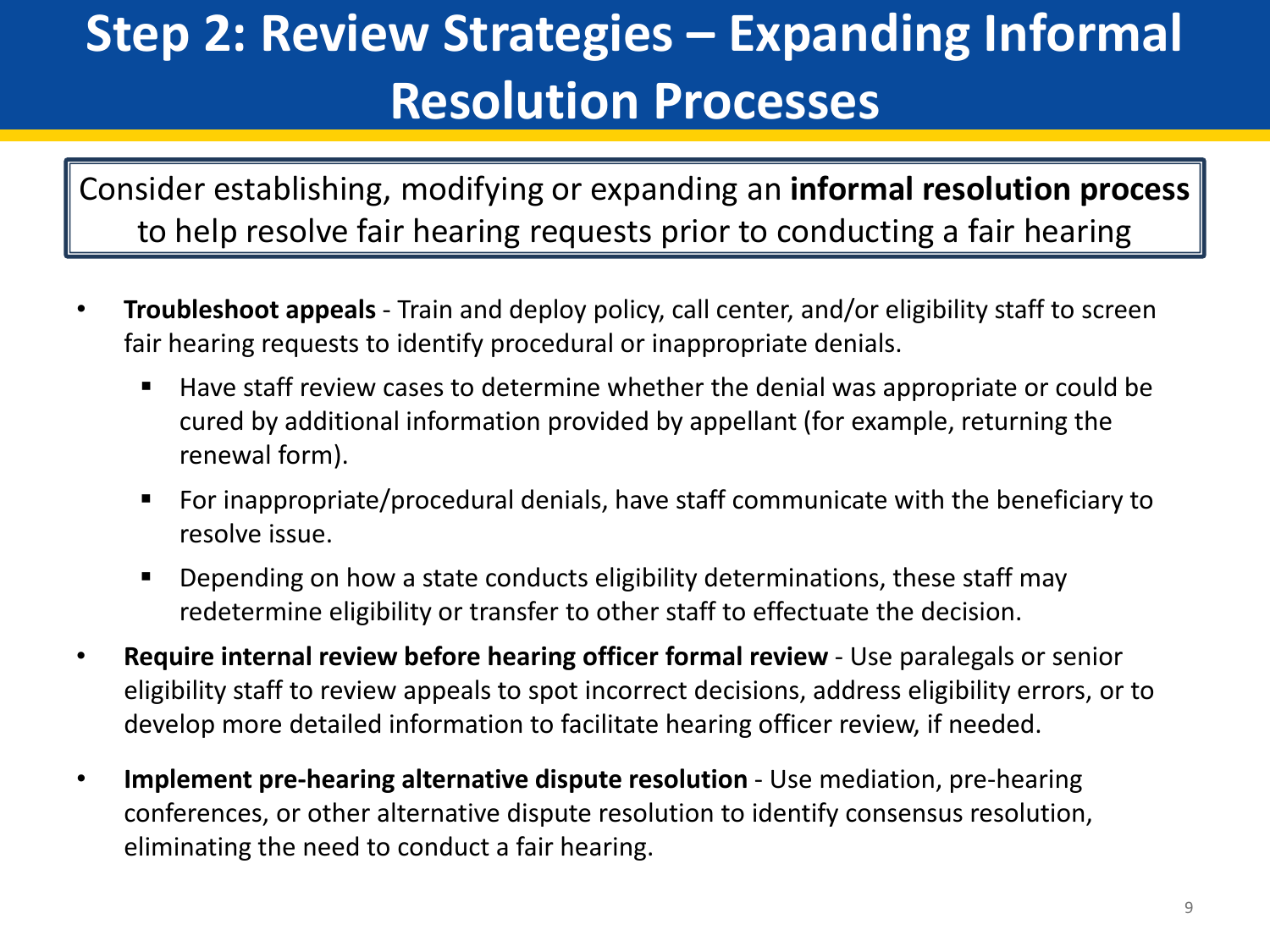# **Step 2: Review Strategies – Streamlining Fair Hearing Processes and Operations**

Identify additional strategies that can help the state **streamline its fair hearing process** to decrease processing times and increase efficiencies

- **Prioritize categories of fair hearing requests -** e.g., individuals having urgent health needs, individuals who have lost coverage or services, or vulnerable populations such as foster youth, individuals experiencing domestic violence, or those experiencing homelessness.
- **Utilize scheduling strategies** to improve the timing and workflow of fair hearings:
	- **Schedule "round robin" hearing panels** in which a set of fair hearings are assigned to a day and time for a group of hearing officers, rather than assigning cases to a specific hearing officer. This can reduce scheduling gaps by allowing hearing officers to proceed with the next hearing as soon as the prior hearing ends or when an appellant fails to appear.
	- **Schedule hearings in blocks by type** so a hearing officer hears the same type of cases (e.g., Medicaid eligibility fair hearings or other categories of Medicaid fair hearings) on a given day.
- **Utilize additional hearing modalities** (in-person, video, telephonic) to improve access and efficiency while providing access to individuals with disabilities and those who have limited English proficiency. May increase efficiencies when conducting a fair hearing, saving time for state agency staff and appellants.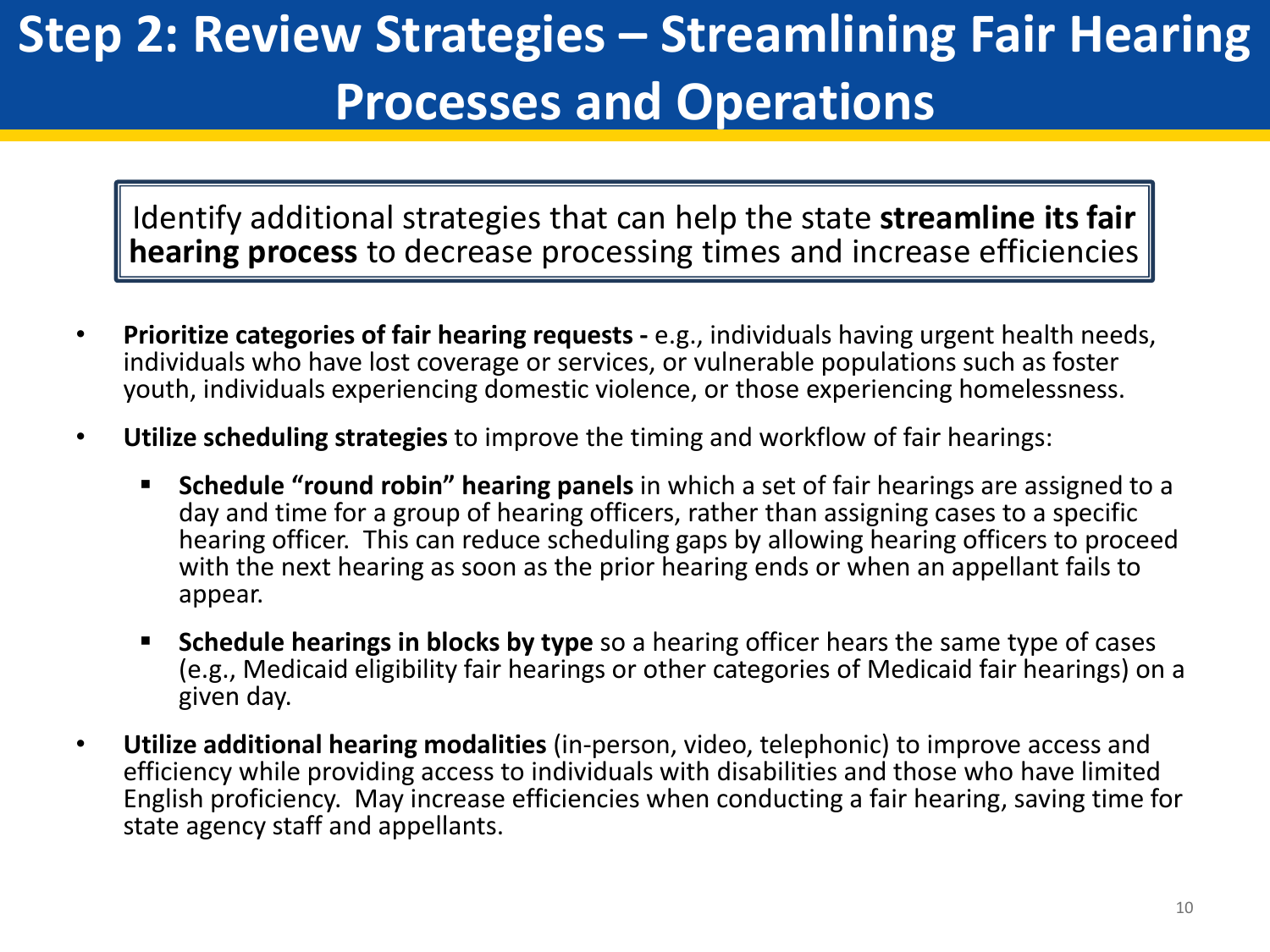# **Step 2: Review Strategies – Streamlining Fair Hearing Processes and Operations (Continued)**

- **Develop or enhance electronic appeals management processes** to reduce reliance on paper files and achieve efficiencies (e.g., online fair hearing requests, upload of evidence).
- **Develop templates** to standardize and streamline the fair hearing process, by ensuring necessary and consistent information is gathered during the hearing and reflected in the hearing decision including:
	- Appeal summary templates for reviewers to categorize the case and issues being raised.
	- Fair hearing question templates to ensure reviewers or hearing officers/ALJs ask all necessary questions consistently during the hearing on certain types of high volume subject areas.
	- Hearing decision templates to help standardize and simplify decision-writing and create greater consistency in decision justifications for appellants.
- **Streamline the decision process** by accepting the hearing officer's/ALJ's decision as final without further Medicaid agency review or approval (if state currently requires state Medicaid agency review of hearing officer's/ALJ's recommended decision).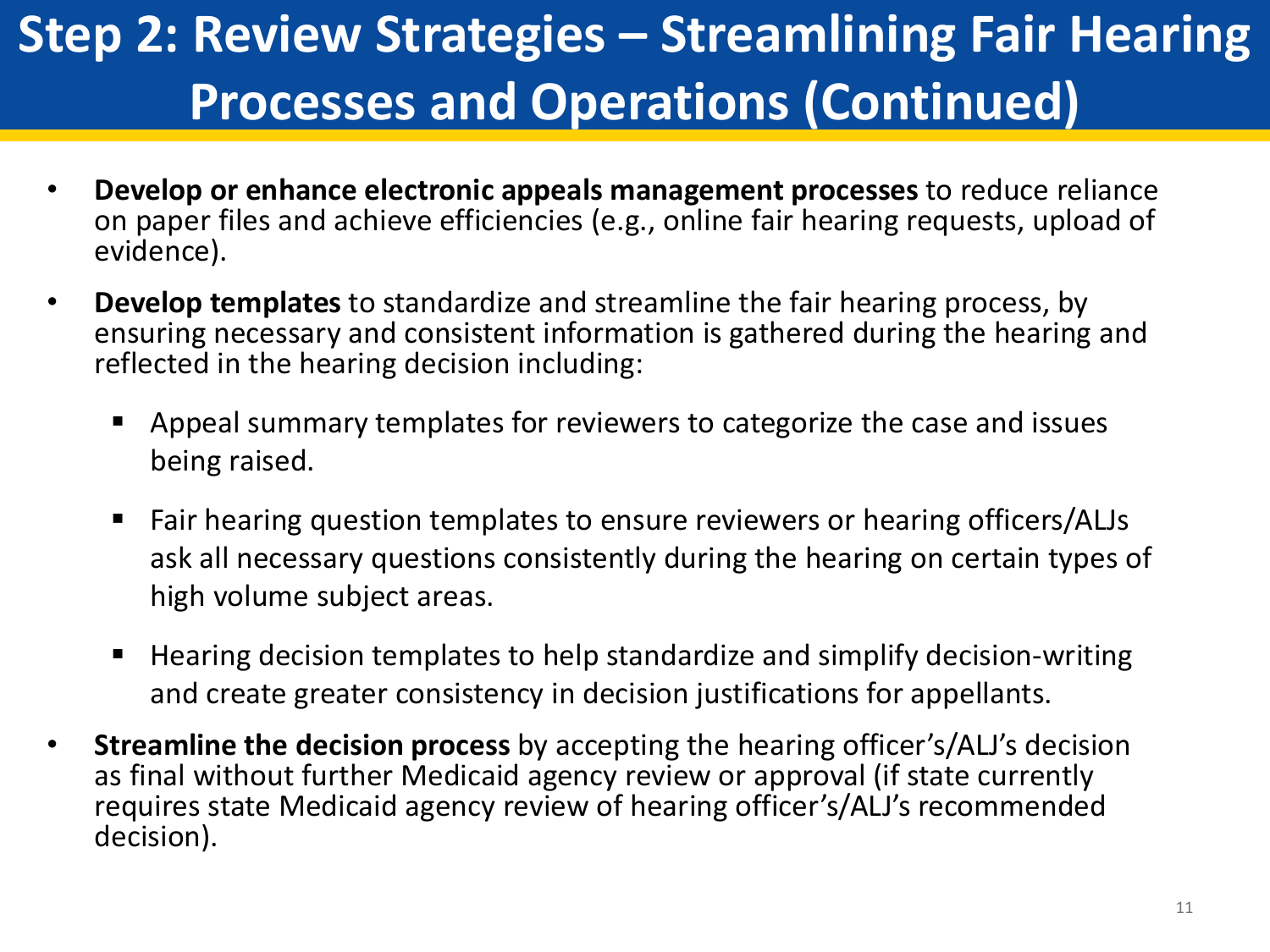### **Step 2: Review Strategies – Engaging Internal and External Stakeholders**

Consider increasing regular **engagement with internal and external stakeholders** to support the state's fair hearing process

- **Identify internal and external stakeholders** who work closely with beneficiaries and are involved with or affected by the fair hearing process.
	- Stakeholders could include sister state agencies, ombuds offices, legal services providers, health care providers, and social and community service organizations.
- **Utilize regular feedback loop** between agency and stakeholders to increase beneficiary understanding, resolve cases before an appeal and reduce inappropriate denials. Communication could flow between state:
	- *To Stakeholders:* Communicate upcoming process changes, dates, and deadlines (e.g., when renewal cycles will begin, informal resolution processes) to stakeholders regularly and proactively.
	- *From Stakeholders:* Have stakeholders alert the state about emerging systemic or process concerns that could increase appeals, and cases involving vulnerable individuals that warrant prioritization.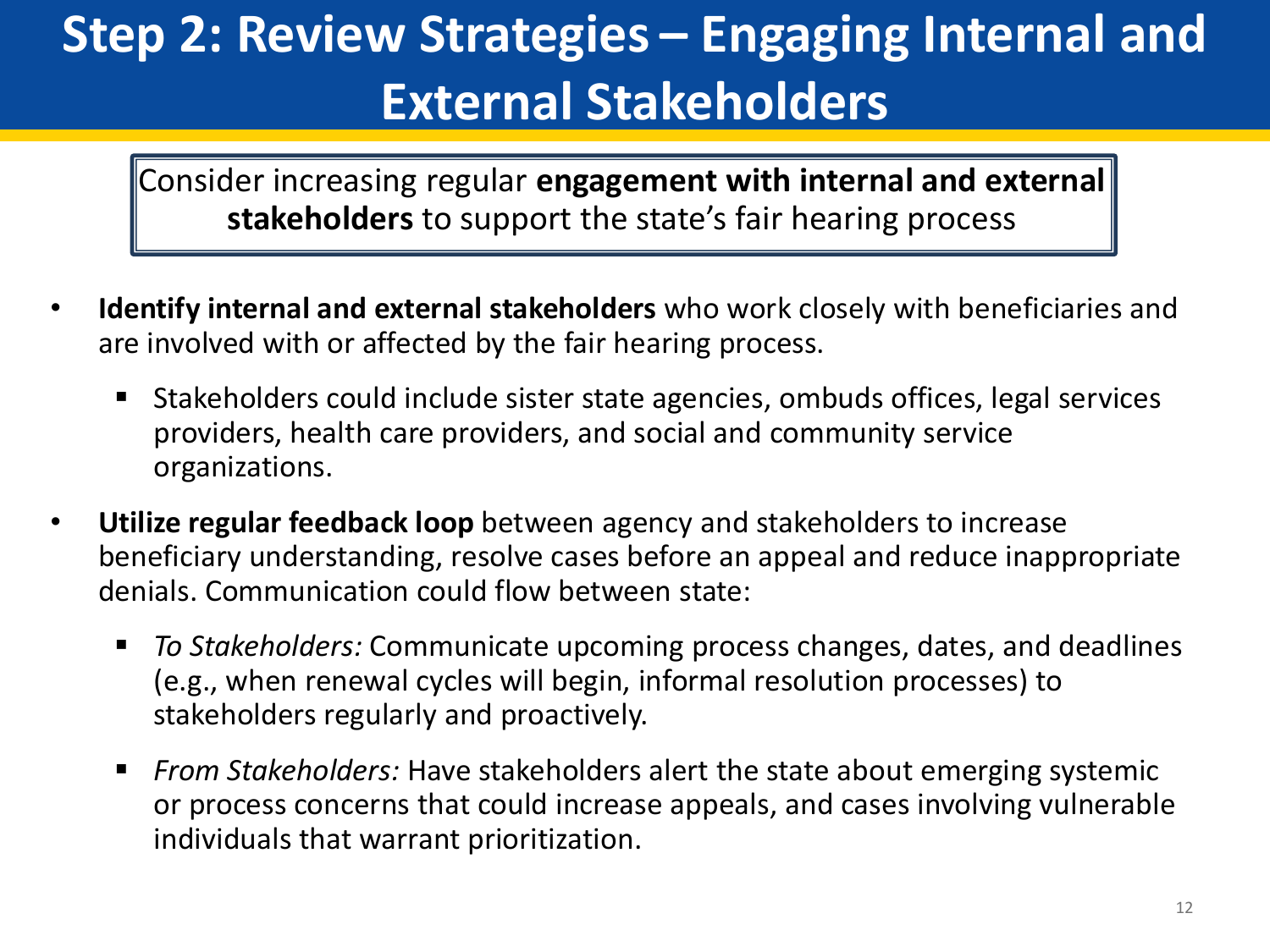# **Step 3: Consider Mitigation Strategy if State Experiences a Fair Hearing Backlog**

If the strategies in step 2 are insufficient to assist the state in managing increased fair hearing volume, **consider requesting mitigation authority** from CMS

- When a state experiences an increase in fair hearing volume that exceeds its capacity to process fair hearing requests timely, CMS may grant states authority under section 1902(e)(14)(A) of the Social Security Act to temporarily extend the timeframe to take final administrative action on fair hearing requests.
- Section 1902(e)(14)(A) authority can only be granted to protect beneficiaries. In order to use this option states must:
	- **Provide benefits pending the outcome of a fair hearing decision (including** reinstating benefits pursuant to 42 C.F.R. § 431.231), regardless of whether or not a beneficiary has requested a fair hearing prior to the date of the adverse action; and
	- Forgo recoupment from beneficiaries if the fair hearing ultimately upheld the agency's determination.
- CMS is available to provide technical assistance. Interested states should contact their state lead.  $13$